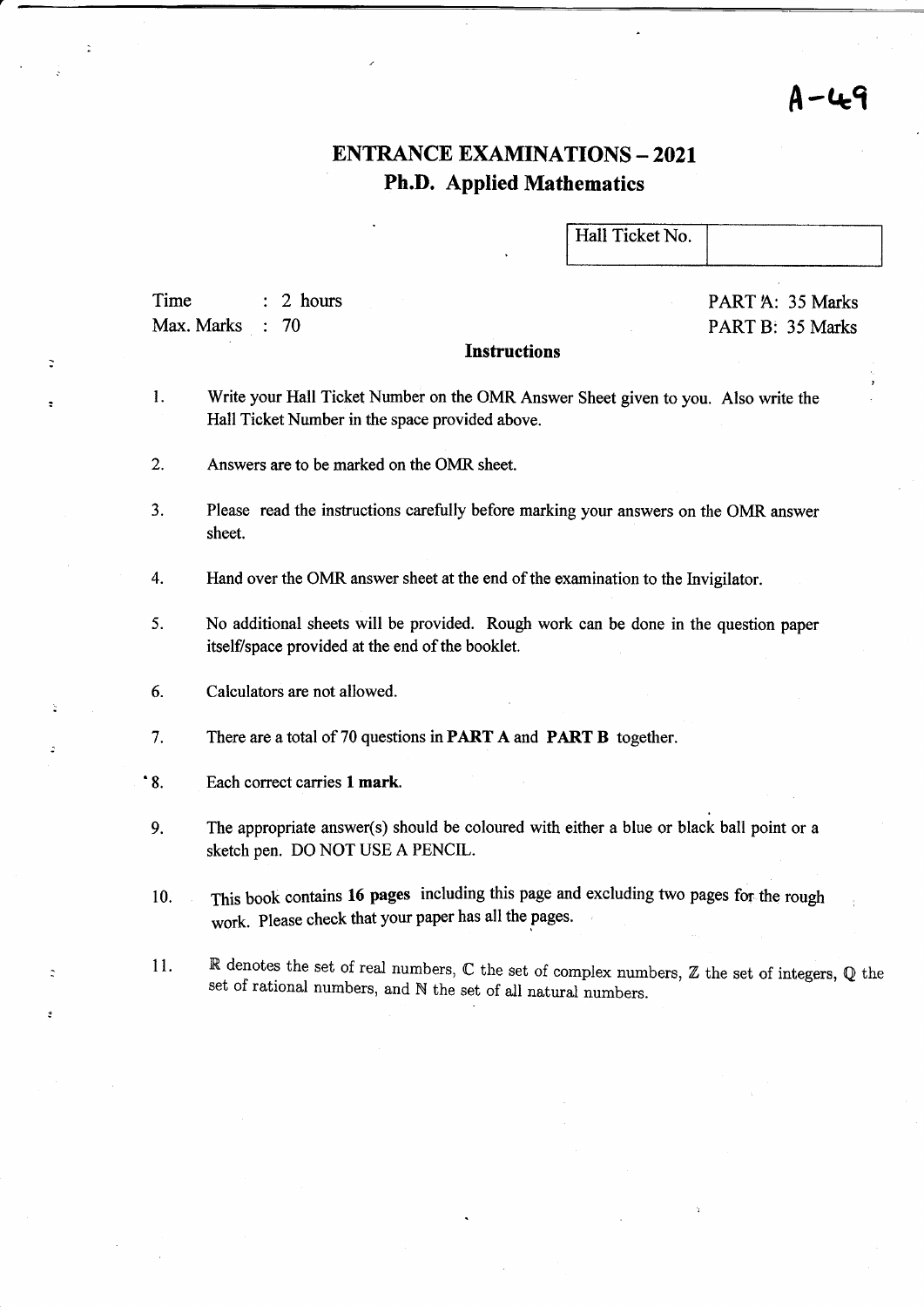## $A - 49$

Part-A

- What will be the next entry in the following series?  $\mathbf{1}$ . G25W5, I36U6, L49S7, \_\_
	- A. P64P8
	- **B.**  $P64Q8$
	- C. 065Q8
	- D. P65P8

If  $x = \sqrt{0.5 + \sqrt{0.5 + \sqrt{0.5 + \cdots}}},$  then  $x = ?$  $\overline{2}$ .

**A.**  $(1+\sqrt{2})/2$ **B.**  $(1+\sqrt{3})/2$ **C.**  $(0.5 + \sqrt{3})$ D.  $\infty$ 

Fill in the blank in the following: 7, 16, 29, 46, 67,  $\_\_$  $3.1$ 

- A. 86
- 88  $\mathbf{B}$ .
- C. 93
- D. 92

 $14 \div 2 + 4 \times 2 - (3 + 2 \times 5) = ?$  $\overline{4}$ .

- A.  $-25/3$ **B.**  $-58/5$
- $C. -10$
- $\overline{2}$ D.

Find the missing entry: BZ, HT, NN, \_\_, ZB 5.

- A. TH
- TU  $\mathbf B.$
- LF  $\mathbf{C}$ .
- $T1$ D.

 $\mathbf 2$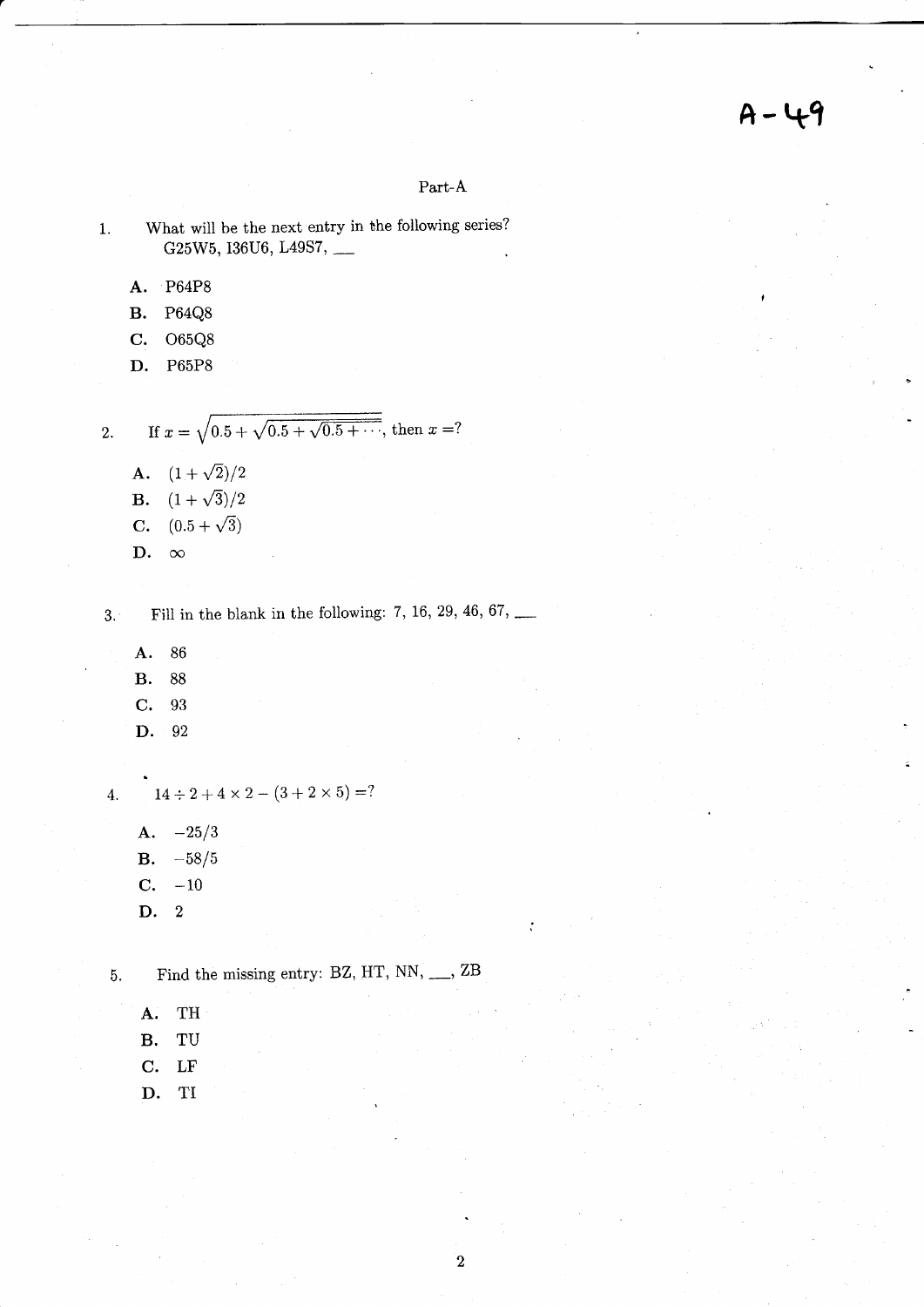6. The number of permutations of the letters of the word 'APPLICATION' is -

A. 11! **B.**  $11! - (2! + 2! + 2!)$ C.  $\frac{3 \times 11!}{4}$  $\overline{4!}$  $\mathbf{D}$ .  $\frac{11!}{1!}$  $\overline{6!}$ 

7. In how many ways can 5 blue, 3 orange and 2 black chairs be arranged in a row if the chairs of same color are indistinguishable?

- A. <sup>2530</sup>
- B. <sup>2520</sup>
- c. <sup>2500</sup>
- D. <sup>2422</sup>

8. Ajay started walking from the front door of his house and after walking 20 meters straight he turned his left and walked 50 meters. After this, he turned to his right and walked 80 meters. Find the distance between the end-point of his walk and the door of his house?

- **A.**  $50\sqrt{3}$
- B. <sup>50</sup>
- **C.**  $50\sqrt{5}$
- D. 250

9. In a code language, if 'BAG' is coded as '379', 'RED' as '245' and 'DOOR' as '9663' then how will 'BOARD' be coded in this language?

- A. <sup>36725</sup>
- B. <sup>39725</sup>
- c. <sup>36425</sup>
- D. <sup>36745</sup>

10. Choose the correct alternative:

- **A.**  $f: \mathbb{R} \to \mathbb{R}$  defined by  $f(x) = x^2 2$  is surjective.
- **B.**  $f: \mathbb{R} \to \mathbb{R}$  defined by  $f(x) = 2|x| x$  is surjective.
- **C.**  $f: \mathbb{R} \to \mathbb{R}$  defined by  $f(x) = 2x-2$  is not surjective.
- **D.**  $f: \mathbb{Z} \to \mathbb{Z}$  defined by  $f(n) = 2n 1$  is not surjective.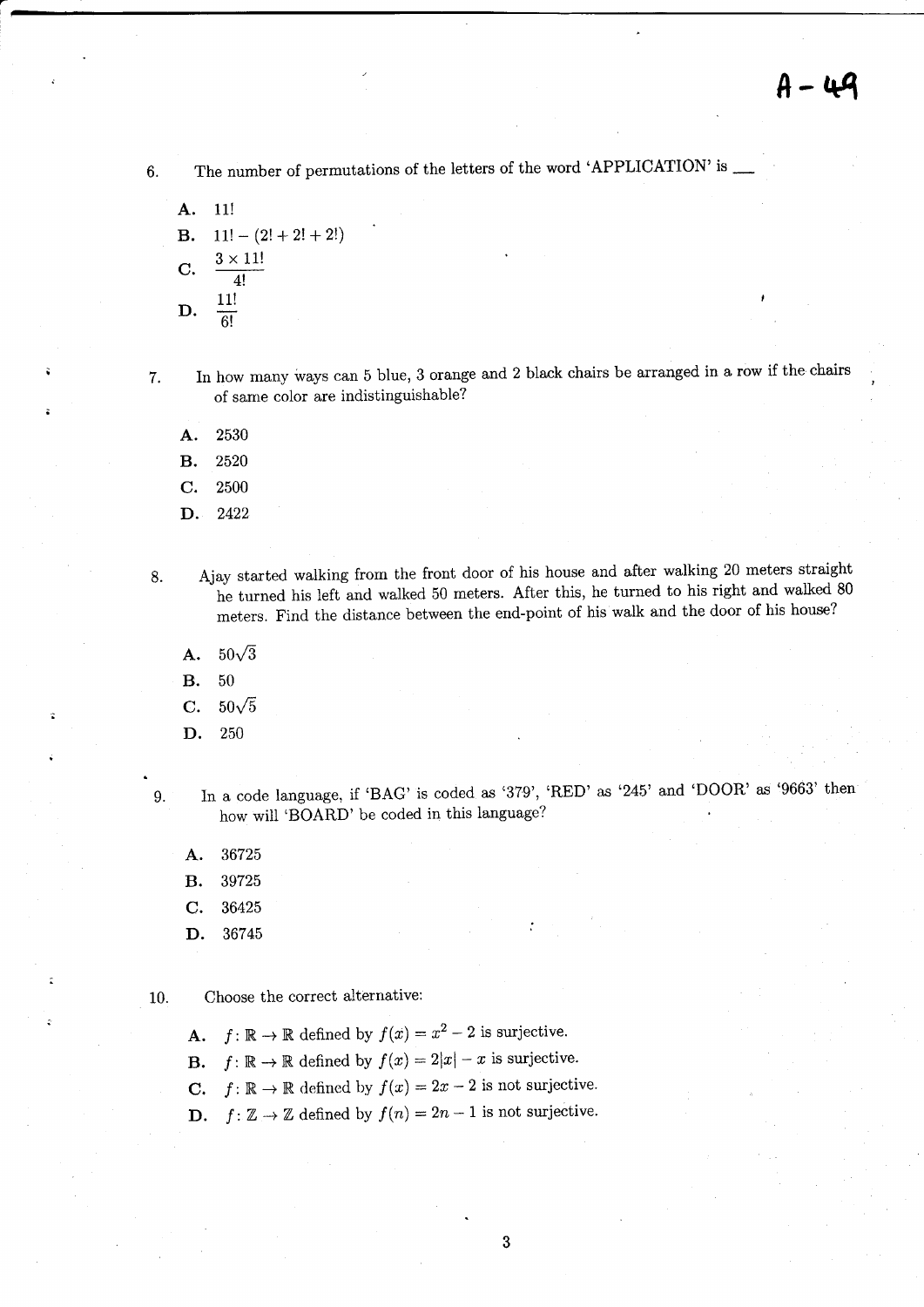11. Choose the correct statement:

- **A.** There are  $x, y \in \mathbb{R}$  with  $||x| |y|| > |x y|$ .
- **B.** For every  $x, y \in \mathbb{R}$ ,  $|x| |y| \leq |x y|$ .
- C. For every  $x, y, z \in \mathbb{R}$ ,  $x + y > z$  implies that  $x^2 + y^2 > z^2$ .
- **D.** There are  $x, y \in \mathbb{R}$  with  $|x + y| > |x| + |y|$ .

12. For  $a, b \in \mathbb{N}$ , choose the correct alternative:

- A. If  $gcd(a, b) = 1$  then,  $gcd(a + b, a b)$  is 1 or 2.
- **B.** If a divides b then,  $gcd(a, b) = b$ .
- **C.** It is possible to have  $gcd(a, b) = 1$  and  $gcd(a + b, ab) \neq 1$ .
- **D.** If  $gcd(a, b) = 1$  then,  $gcd(a + b, a^2 + b^2) = 1$ .
- 13. On the collection of all lines in the Euclidean plane, the relation defined by "is not perpendicular to" is:
	- A. an equivalence relation.
	- B. reflexive and symmetric, but not transitive.
	- C. symmetric and transitive, but not reflexive.
	- D. reflexive and transitive, but not symmetric.

14. An example of a subset S of Z satisfying the property that  $ab \in S$  whenever  $a, b \in S$ , is:

- $\mathbf{A}. \quad S=\mathbb{Z}\setminus6\mathbb{Z}$
- **B.**  $S=\mathbb{Z}\setminus 21\mathbb{Z}$
- C.  $S=\mathbb{Z}\setminus3\mathbb{Z}$
- D.  $S = \mathbb{Z} \setminus 15\mathbb{Z}$

15. Which of the following is a binary operation  $*$  on the specified set?

- **A.** Set N and  $*$  is defined by  $x * y = x/y$ .
- **B.** Set  $\mathbb{N} \cup \{0\}$  and  $*$  is defined by  $a * b = |a-b|$ .
- **C.** Set Z and  $*$  is defined by  $x * y = x^y$ .
- **D.** Set Q and  $*$  is defined by  $x * y = x/y$ .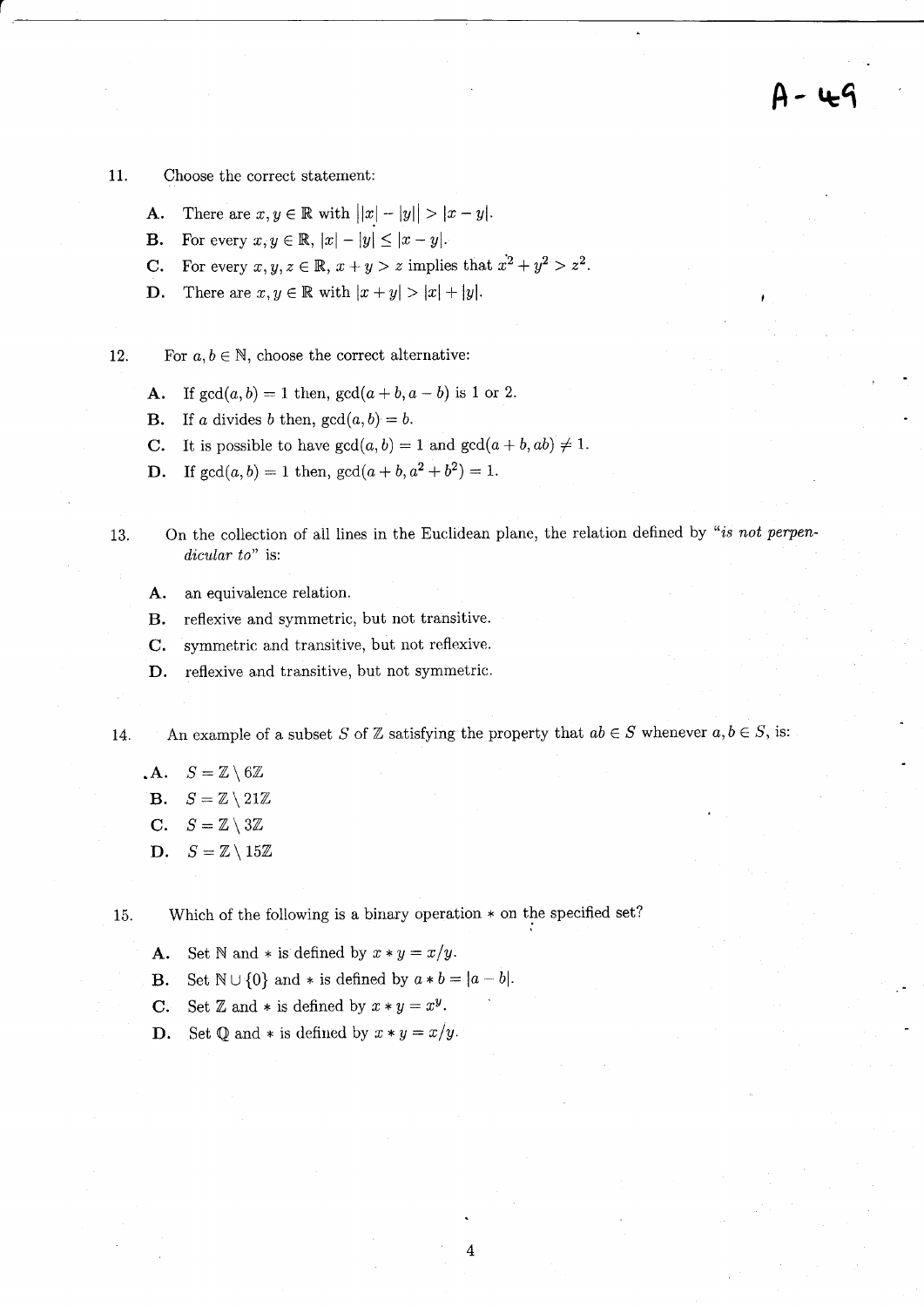$A - U$ 9

16. Let  $A, B$  and  $C$  be nonempty subsets of a set  $X$ . Choose the correct alternative:

- **A.**  $A \cup B = A \cap B$  if and only if  $A = B$ .
- **B.** If  $A \cup B \subseteq A \cup C$ , then  $B \subseteq C$ .
- **C.** If  $A \cap B \subseteq A \cap C$ , then  $B \subseteq C$ .
- **D.** The inclusion  $B \subseteq C$  does not imply that  $A \cap B \subseteq A \cap C$ .

17. Let X be a set and  $A, B \subseteq X$ . Then the set  $A^c \cup (A \cap B)$  is equal to

- A.  $A^c \cup B$
- **B.**  $A \cup B$
- C.  $A \cap B$
- D.  $A \cup B^c$
- 18. In a certain code language CONFERENCE is written as DNOEFQFMDD and WORKSHOP is written as XNSJTGPO. Then the word coLLoQUIUM is written as
	- A. DMKNPPVIVH
	- B. DNMKPPVHVL
	- C. DMNKPQPHVL
	- D. DNMKQPVIVG

The number of ways of arranging the ietters. of the word TELEPHONE is 19.

A.  $9! \times 3!$ B.  $6! \times 3!$  $C. \frac{9!}{2!}$ 3! D.  $6! \times 3$ 

20. Find the wrong number in the series:  $4,7,11,19,28,39,52$ 

A. 7 B. <sup>39</sup> c. <sup>19</sup> D. <sup>11</sup>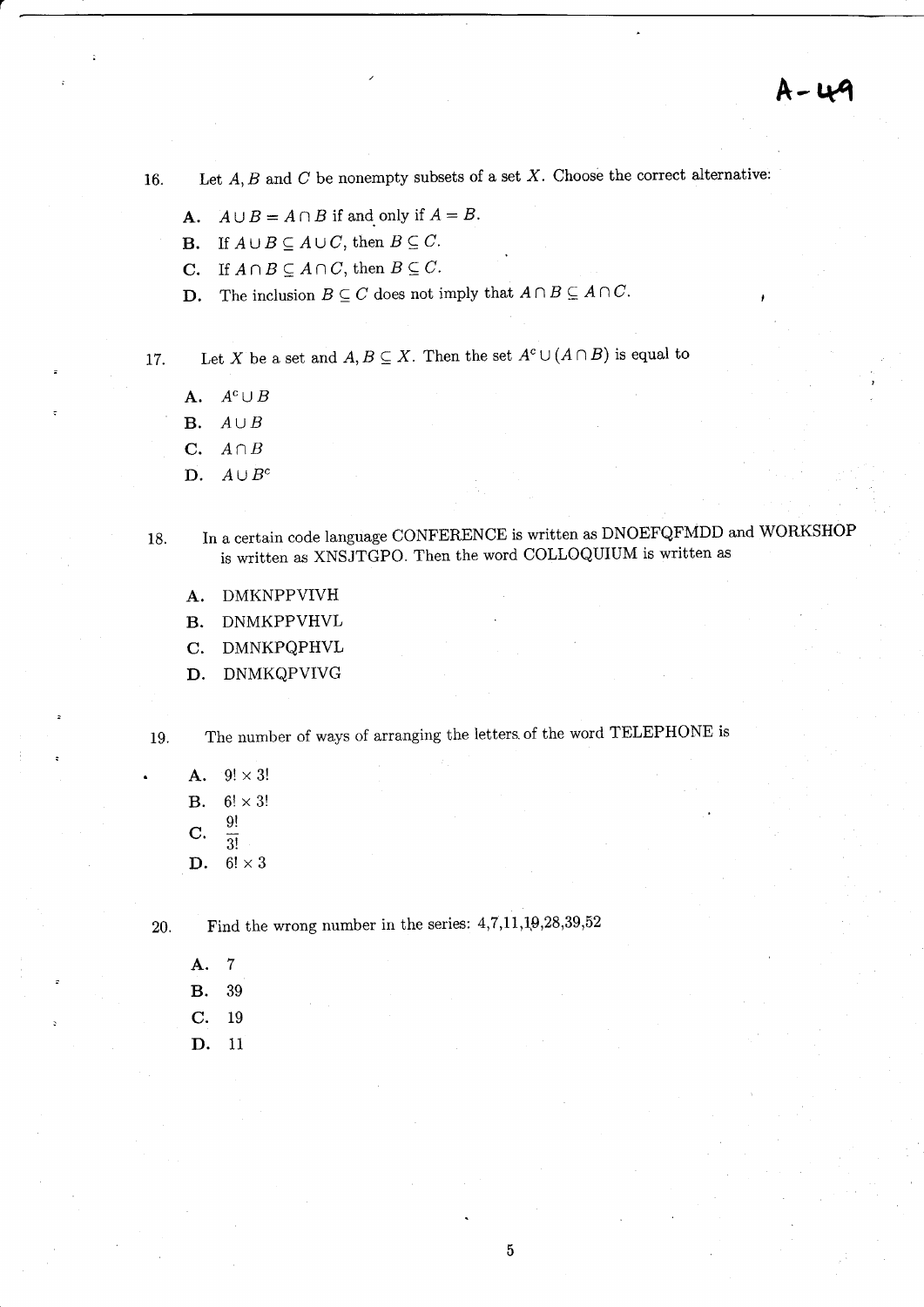## $A - 49$

21. Find the next word in the series: HBV, JER, LHN'

A. NLJ

B. NJK

C. NJL

D. NKJ

22. If the first and second letters in the word UNIVERSITY were interchanged, also the third and the fourth letters, the fifth and the sixth letters and so on, then which letter would be the sixth letter counting from the right

A. E

B. I

C. R

D. V

In a certain code language 24685 is written as 33776. How is 36591 written in that code? 23.

- A. <sup>44662</sup>
- B. <sup>46682</sup>
- c. <sup>44682</sup>
- D. <sup>45682</sup>

.Determine the next number in the series:  $4,5,7,11,19,35,$ 24.

- A. <sup>76</sup>
- B. <sup>67</sup>
- c. <sup>59</sup>
- D. <sup>55</sup>

- 25. In a code language, the  $n^{th}$  letter in the English alphabet is coded to the  $k^{th}$  letter, where  $k := 3n + 2 \pmod{26}$ . Then the number of letters that are invariant in this code is
	- A. 4

8.3

C. 2

D. <sup>1</sup>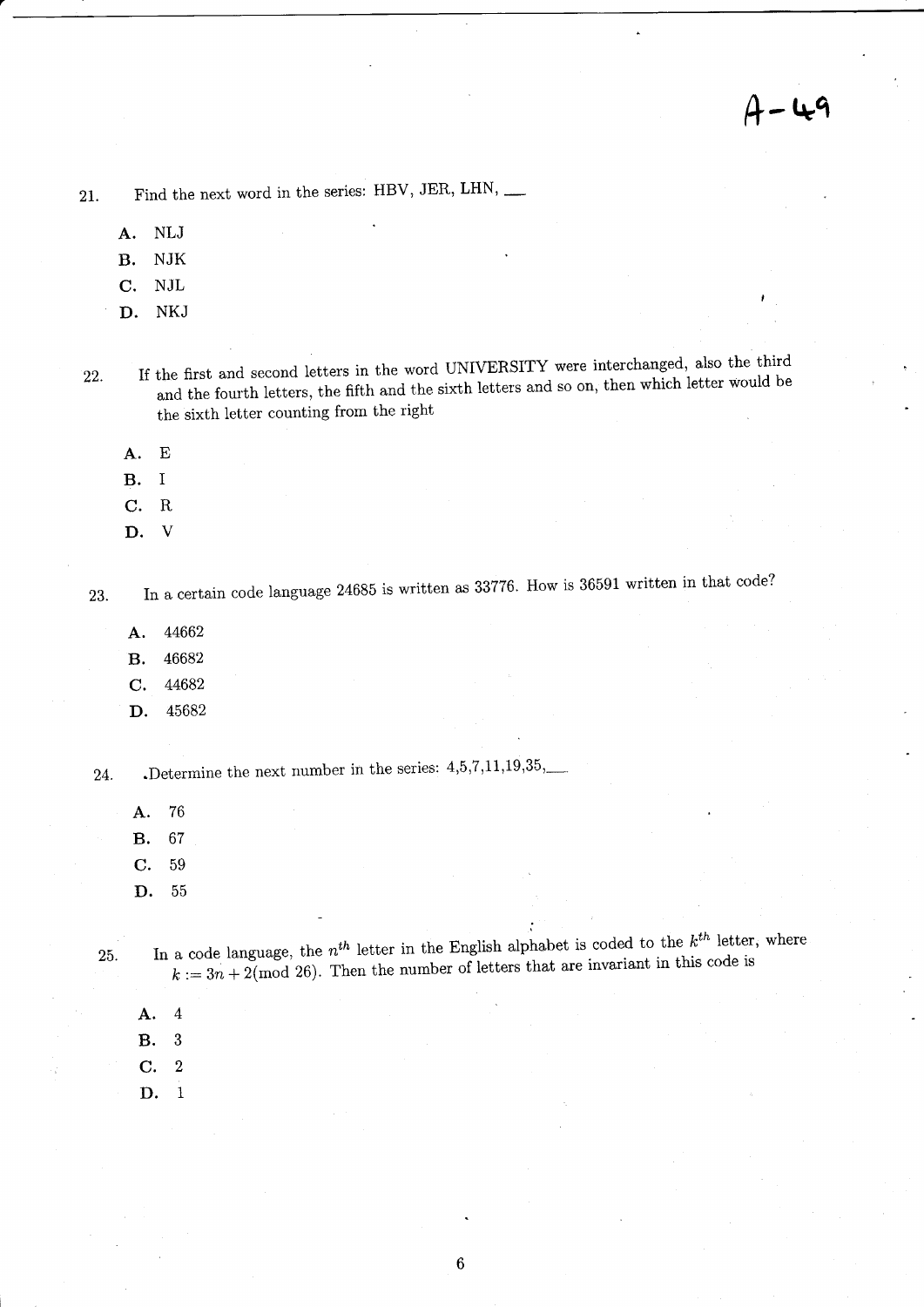- 26. It takes eight hours for a 600 km journey, if 120 km is done by train and the rest by car. It takes 20 minutes more, if 200 km is done by train and the rest by car. The ratio of the speed of the train to that of the car is:
	- A. 5:6
	- **B.**  $4:5$
	- C. 3:4
	- D. 2:3

27. Five friends are sitting on a bench. A is to the left of B but on the right of C. D is to the right of B but on the left of E. Who are at the extremes?

- A. A,B
- B. A,D
- C. B,D
- D. C,E
- 28. A box contain RED, BLUE and GREEN coloured marbles. If all but 18 of the marbles are BLUE, all but 12 of the marbles are GREEN and all but 24 of the marbles are RED, then which of the following statement is true?
	- A. Box contains more RED marbies than BLUE or GREEN ones.
	- B. Box contains more BLUE marbles than RED or GREEN ones.
	- C. Box contains more GREEN marbles than RED or BLUE ones.
	- D. Box contains equal number of GREEN and BLUE marbles.
- 29. Vinod and Binod are two students among a group of n students. The number of ways to allocate n different rooms in a line to this group of students so that Vinod and Binod are not in adjacent rooms is
	- A.  $(n-2)(n-1)!$
	- **B.**  $2(n-1)!$
	- $C.$   $(n-1)!$
	- **D.**  $2(n-2)!$
- 30. A group of B boys are to be seated at a round table. If three boys Rohan, Mohan and Roshan (among them) are not allowed to seat next (adjacent) to each other, then number of possible seating arrangements is
	- A.  $6 \times 6!$
	- B. 7l
	- C.  $7 \times 7!$
	- D.  $8 \times 8!$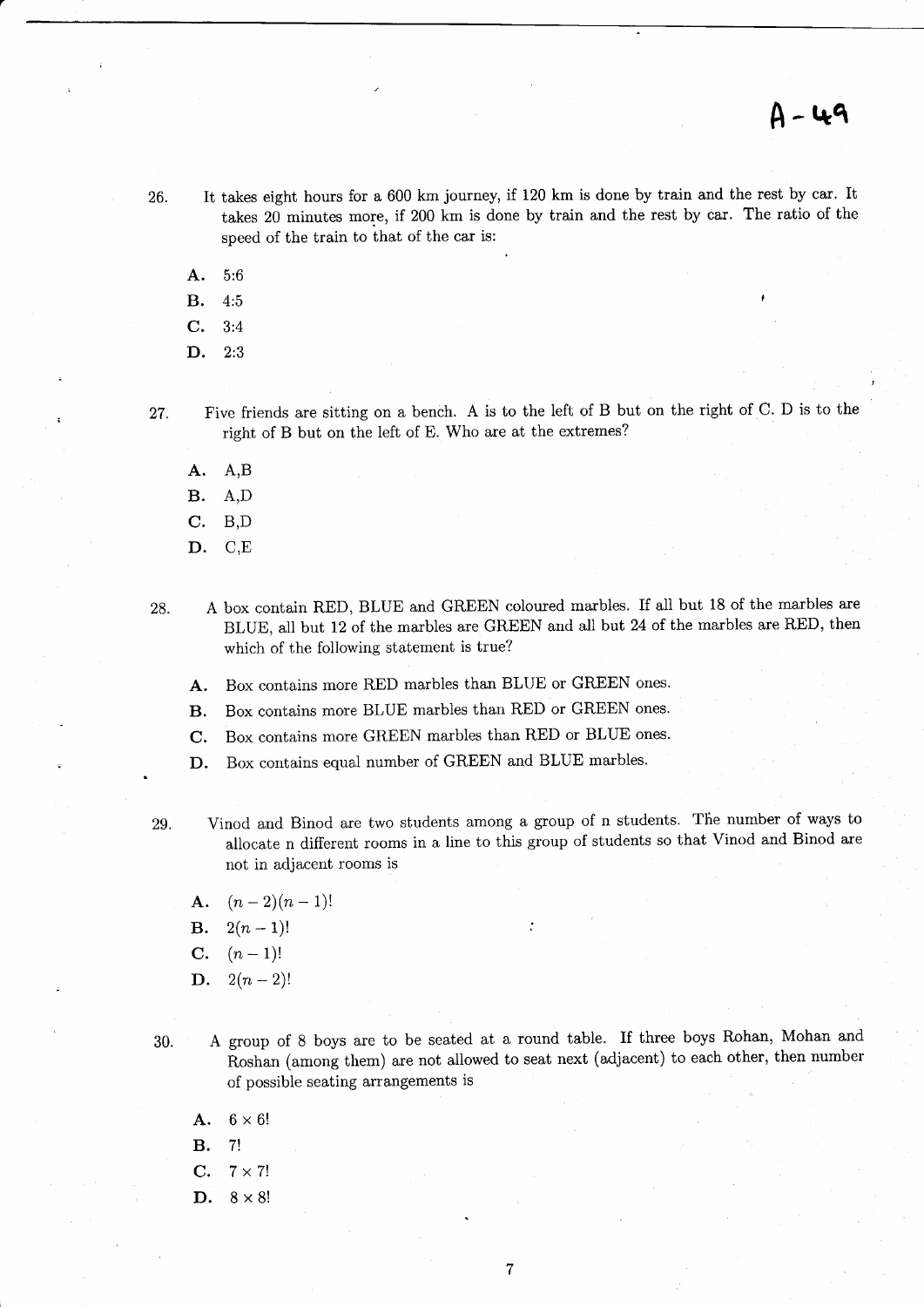The number of 10 length strings using six digits  $1, 2, 3, 4, 5, 6$  such that number of 2's appearing 31. is even is

- $\frac{6^{10}-4^{10}}{2}$ A.
- $6^{10}+4^{10}$  $B.$
- $6^{10} 4^{10}$  $\mathbf{C}$ .
- $6^{10} + 3^{10}$ D.

The residue class of the integer  $x = \sum_{n=1}^{29} \frac{31!}{n}$  is 32.

- 8 (mod 17) A.
- $9 \pmod{17}$ **B.**
- $10 \pmod{17}$ C.
- D. 11 (mod 17)

The last two digits of  $4^{3^{13}}$  are 33.

- A. 64
- 36 **B.**
- C. 84
- D. 56

The number of solutions to the equation  $x_1 + x_2 + \cdots + x_5 = 20$  with  $x_i \ge i$  for  $i = 1, 2, \ldots, 5$ 34.  $\operatorname{is}$ 

- ${15 \choose 5}$ A.
- $\binom{10}{5}$  $B.$
- $\binom{9}{5}$  $\mathbf{C}$ .
- D. 1084

35.

The sum of all 4-digit numbers formed using digits  $1, 3, 4, 8$  without repetition is

160656 A.

199990 **B.** 

- $\mathbf{C}$ . 166056
- D. 106656

#### TURN THE PAGE FOR PART B  $\rightarrow$

8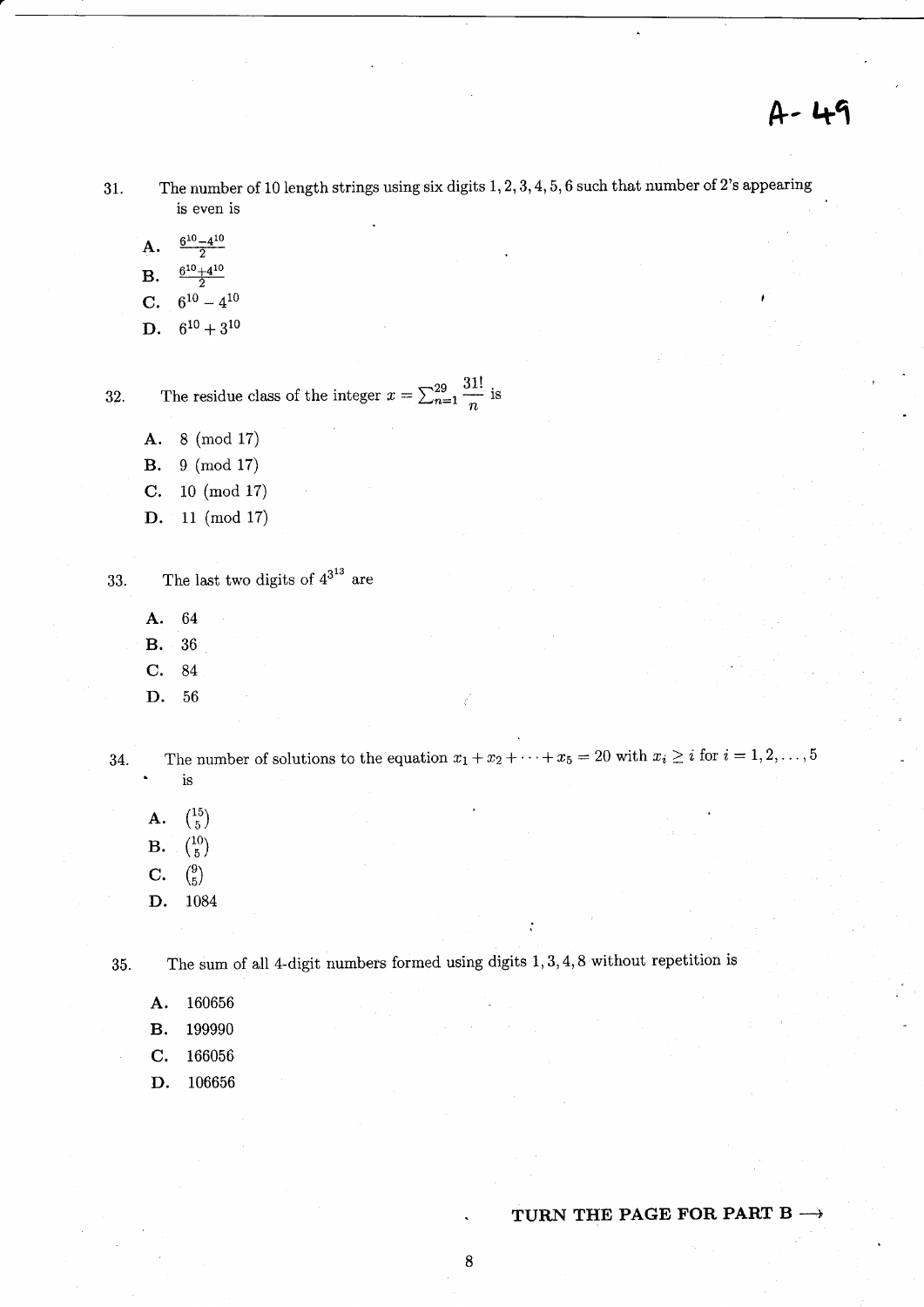#### Part-B

36. Match the following:

|                  | Rings                                                                                                                                                                       |                                  | Properties                                                                                                    |
|------------------|-----------------------------------------------------------------------------------------------------------------------------------------------------------------------------|----------------------------------|---------------------------------------------------------------------------------------------------------------|
| II.<br>Ш.<br>IV. | $\mathbb{R}[\epsilon]/(\epsilon^2)$ a quotient ring<br>$\mathbb{Q}[\sqrt{2}]$<br>$M_2(\mathbb{R})$ , the ring of $2 \times 2$ matrices<br>$\mathbb{R}[X]$ a polynomial ring | a.<br>b.<br>C <sub>1</sub><br>d. | Field<br>Non-commutative ring<br>Integral domain but not a field<br>Commutative but not<br>an integral domain |
|                  | (I,a), (II,b), (III,c), (IV,d)                                                                                                                                              |                                  |                                                                                                               |

- **B.** (I,d), (II,a), (III,b), (IV,c)
- $\mathbf{C.}$  (I,c), (II,d), (III,a), (IV,b)
- **D.** (I,b), (II,c), (III,d), (IV,a)
- 37. Match the following:

|    | Field extensions                                                                                                                        | Properties                                                    |
|----|-----------------------------------------------------------------------------------------------------------------------------------------|---------------------------------------------------------------|
|    | $\mathbb{R}(X)$ over $\mathbb{R}$                                                                                                       |                                                               |
| H. | $\mathbb C$ over $\mathbb R$                                                                                                            |                                                               |
|    |                                                                                                                                         | a. Simple<br>b. Transcendental<br>c. Algebraic but not simple |
|    | III. $\mathbb{Q}[\sqrt{p}   \text{ all } p \text{ prime} ]$ over $\mathbb{Q}$<br>IV. $\mathbb{F}_2(X, Y)$ over $\mathbb{F}_2(X^2, Y^2)$ | d. Infinite algebraic                                         |
|    |                                                                                                                                         |                                                               |

- **A.** (I,a), (II,b), (III,c), (IV,d)
- $\mathbf{B.} \quad \text{(I,c)}, \text{ (II,d)}, \text{ (III,a)}, \text{ (IV,b)}$
- C. (I,b), (II,a), (III,d), (IV,c)
- $\mathbf{D.} \quad \text{(I,b)}, \text{(II,c)}, \text{(III,d)}, \text{(IV,a)}$

 $38. \,$ 

Let  $\mathbb{Z}_{56}^{\times} = {\overline{i}} | gcd(i, n) = 1$  be a multiplicative group. Match the following:

|    | Elements                                                             |                                                                  | The order in $\mathbb{Z}_{56}^{\times}$ |  |  |  |
|----|----------------------------------------------------------------------|------------------------------------------------------------------|-----------------------------------------|--|--|--|
|    | 9<br>I.<br>$\overline{27}$<br>II.<br>$III. \quad 5$<br>IV. $\bar{1}$ | a.<br>$\begin{bmatrix} b. & 2 \\ c. & 3 \\ d. & 6 \end{bmatrix}$ |                                         |  |  |  |
| A. | (I, a), (II, d), (III, b), (IV, c)                                   |                                                                  |                                         |  |  |  |
|    | <b>B.</b> (I,b), (II,c), (III,a), (IV,d)                             |                                                                  |                                         |  |  |  |
|    | C. $(I,d), (II,b), (III,c), (IV,a)$                                  |                                                                  |                                         |  |  |  |
| D. | (I, c), (II, b), (III, d), (IV, a)                                   |                                                                  |                                         |  |  |  |

A.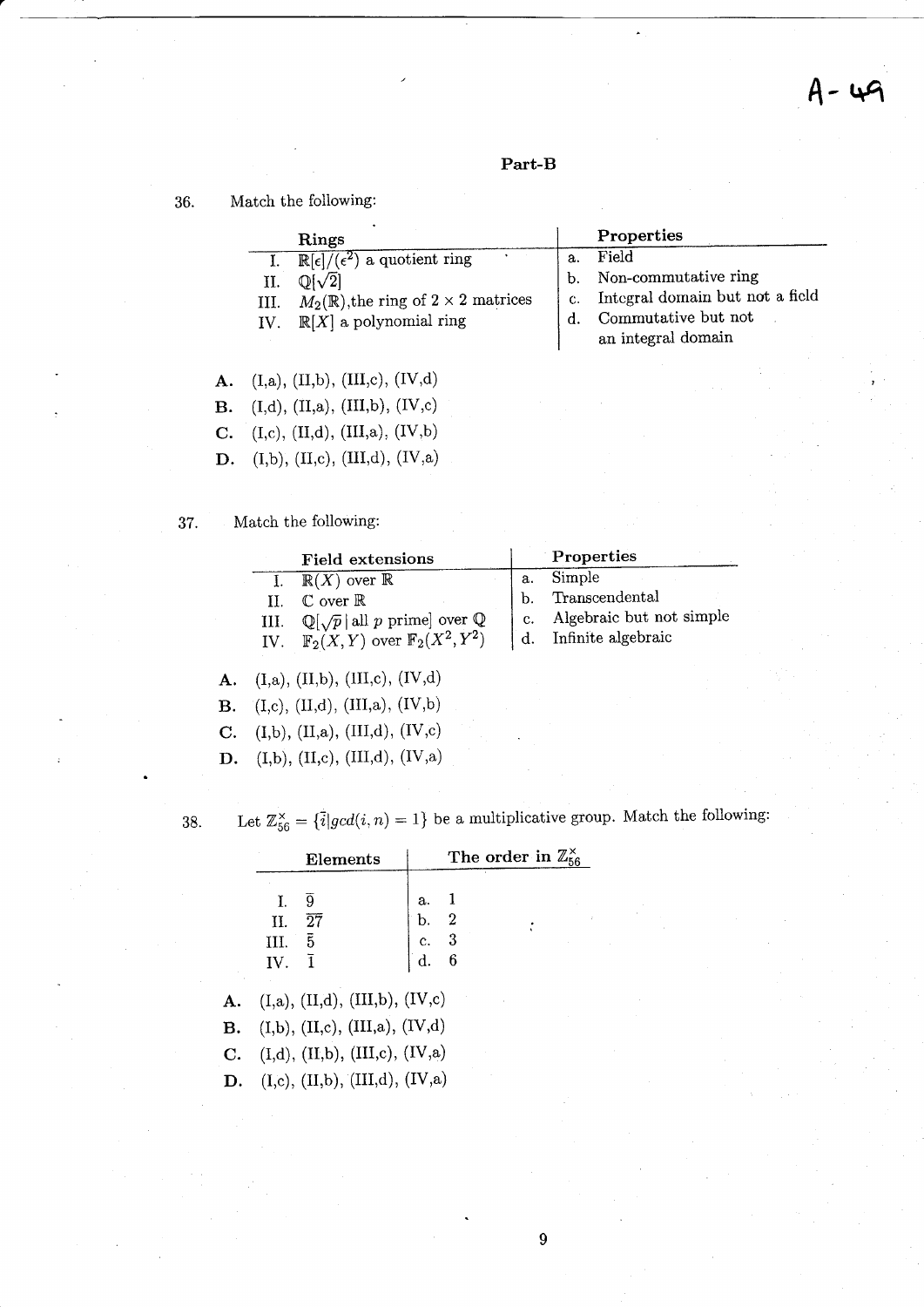$A - 4G$ 

#### 39. Match the following:

|     | Rings              |    | Properties                               |
|-----|--------------------|----|------------------------------------------|
|     | $\mathbb{Z}_{100}$ | а. | has no non-zero nilpotents               |
| 11. | $\mathbb{Z}_{529}$ | b. | has non-trivial idempotents              |
| Ш.  | $\mathbb{Z}_{91}$  | C. | every zero divisor is nilpotent          |
| IV. | $\mathbb{Z}_{380}$ | d. | sum of two non-units is again a non-unit |

A.  $(I,c)$ ,  $(II,d)$ ,  $(III,a)$ ,  $(IV,b)$ 

**B.** (I,c), (II,a), (III,b), (IV,d)

C. (I,b), (II,d), (III,a), (IV,c)

**D.** (I,d), (II,c), (III,b), (IV,a)

- Let  $C[0, 1]$  be the ring of all continuous real-valued functions on  $[0, 1]$ , and let  $I = \{f \in C[0,1]: f(\frac{1}{4}) = 0 = f(\frac{3}{4})\}.$  Then, 40.
	- $A.$  *I* is not an ideal
	- $B.$  I is an ideal but not a prime ideal
	- $C.$  I is a prime ideal but not a maximal ideal
	- $D.$  I is maximal ideal

41.

Let G be a group with  $|G| = 33$ . Then the center  $Z(G)$  of G is

- $\mathbf{A.} \quad \{e\}$
- $B. \quad Z_3$
- C.  $\mathbb{Z}_{11}$
- D.G

42.

- If  $f(z) = \frac{z^2}{(z^2+1)^2}$ , the consider the following statements. (I) f has a pole at  $z=i$  with residue  $\frac{-i}{4}$ . (II) f has a pole at  $z=-i$  with residue  $\frac{i}{4}$ . Then which of the following is true?
	- A. Only (I) is true.
	- B. Only (II) is true.
	- $C.$  Both  $(I)$  and  $(II)$  are True.
	- D. Both (I) and (II) are False.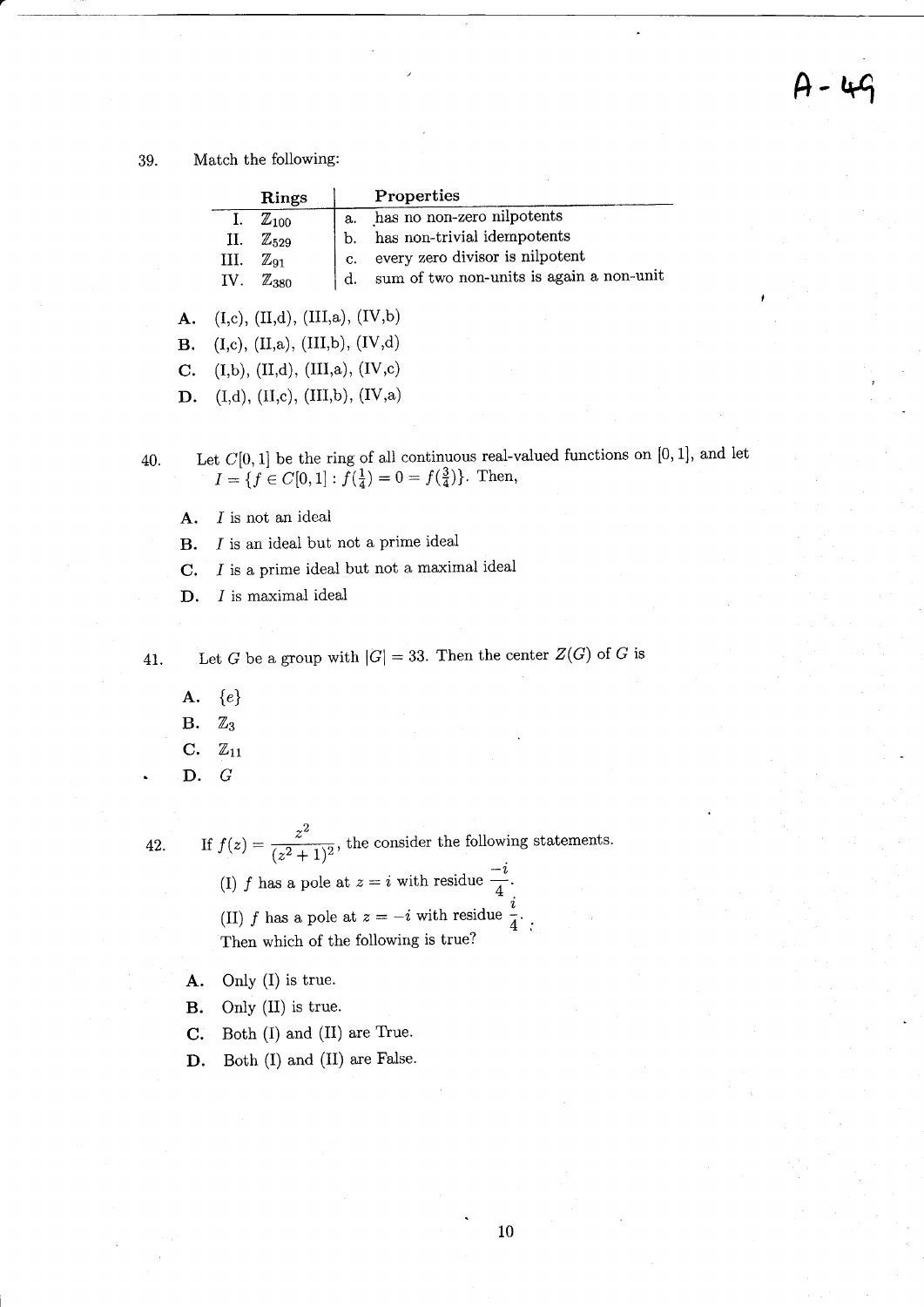$A - 49$ 

- 43. Consider the function  $f(z) = z^4 5z + 1$ . Then consider the following statements. (I) The number of zeroes of f in  $|z|$  < 1 are 1. (II) The number of zeroes of  $f$  in  $1 < |z| < 2$  are 3. Then which of the following is true?
	- A. Only (I) is true.
	- B. Only (II) is true.
	- $C.$  Both  $(I)$  and  $(II)$  are True.
	- D. Both (I) and (II) are False.

44. Let  $f(z) = 1 - \cos z$ . Then consider the following statements. (I)  $f$  has no zeroes.

(II)  $z = (2k + 1)\pi$ ,  $(k = 0, \pm 1, \pm 2,...)$  are zeroes of f of order 1. (III)  $z = 2k\pi$ ,  $(k = 0, \pm 1, \pm 2,...)$  are zeroes of f order 1. (IV)  $z = 2k\pi$ ,  $(k = 0, \pm 1, \pm 2, ...)$  are zeroes of f order 2.<br>Then which of the following is true? Then which of the following is true?

- $A.$  Only  $(I)$  is True.
- **B.** Both (II) and (III) are True.
- $C.$  Only (III) is True.
- $\mathbf{D}$ . Only (IV) is True.
- 4b. Match the foilowing functions with their Maclaurin series expansions.

| (a) $\sin z$  | $\frac{z^{2n+1}}{z}$<br>(i) $\sum_{n=0}^{\infty} \frac{z}{(2n+1)!}$ , $ z  < \infty$ .                     |
|---------------|------------------------------------------------------------------------------------------------------------|
| $(b)$ cos z   | $\sum_{n=0}^{\infty}(-1)^n\frac{z^{2n+1}}{(2n+1)!},\  z <\infty.$<br>$^{\infty}$<br>(ii) $\sum$<br>$n = 0$ |
| (c) $\sinh z$ | (iii) $\sum_{n=0}^{\infty} (-1)^n \frac{z^{2n}}{(2n)!}$ , $ z  < \infty$ .                                 |
| (d) $\cosh z$ | (iv) $\sum_{n=0}^{\infty} \frac{z^{2n}}{(2n)!}$ , $ z  < \infty$ .                                         |

- A. (a,i), (b,ii), (c,iii),  $(d,iv)$ .
- **B.** (a,ii), (b,iii), (c,i), (d,iv).
- **C.** (a,iv), (b,ii), (c,iii), (d,i).
- **D.** (a,iii), (b,i), (c,ii), (d,iv).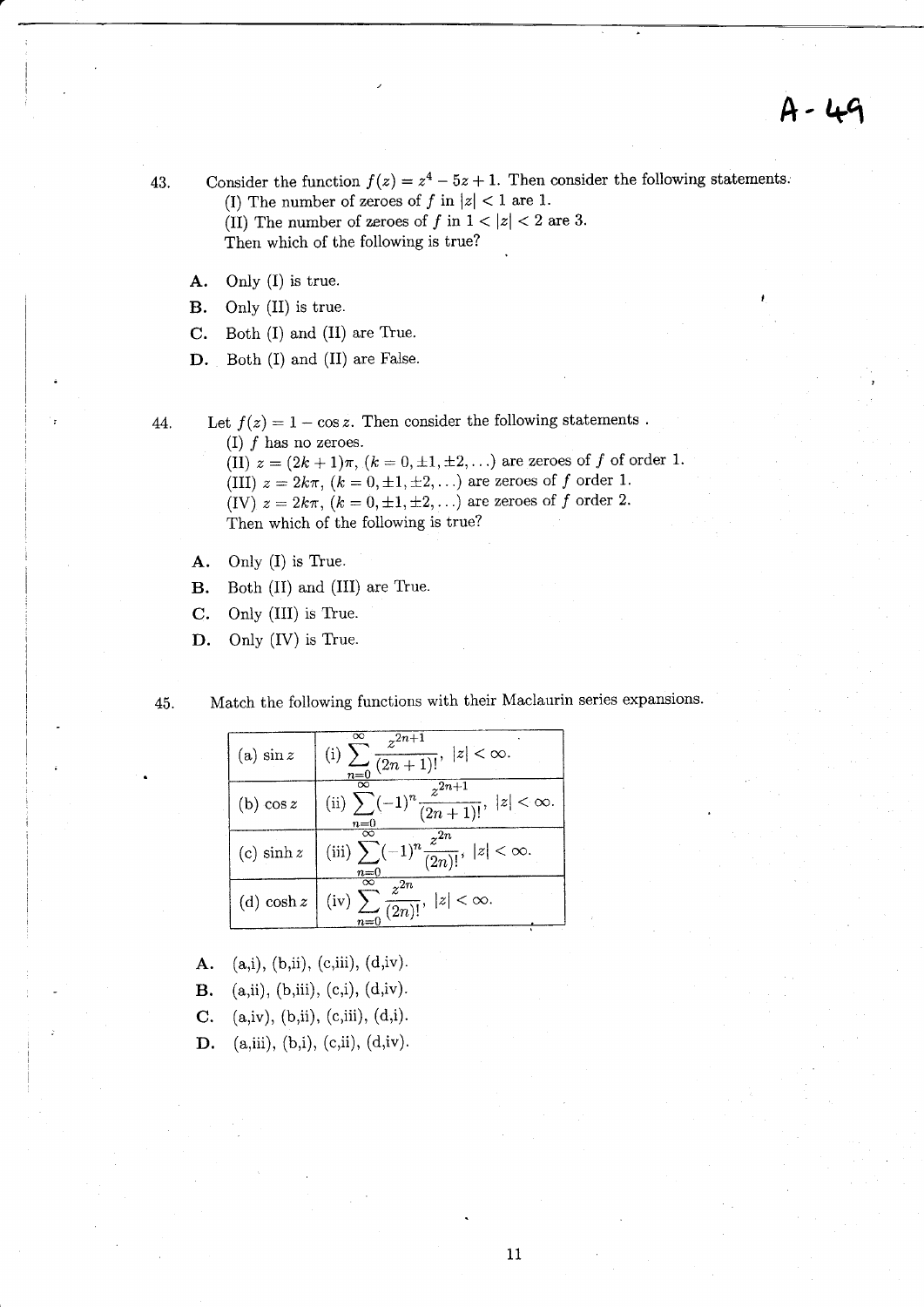- The volume of the part of the solid sphere  $x^2 + y^2 + (z+2)^2 \le 9$ , lying above xy-plane is 46. equal to
	- A.  $8\pi/3$
	- **B.**  $6\pi/3$
	- $C. \t 2\pi/3$
	- D.  $\pi/3$

47. Match the equations with their types:

| $+4\frac{\partial^2 u}{\partial x^2} -4\frac{\partial^2 u}{\partial x \partial y} +5\frac{\partial^2 u}{\partial y^2} = 0$ | (a) elliptic type.   |
|----------------------------------------------------------------------------------------------------------------------------|----------------------|
| (ii) $x^2 \frac{\partial^2 u}{\partial x^2} - y^2 \frac{\partial^2 u}{\partial y^2} = 0$                                   | (b) parabolic type.  |
| (iii) $\frac{\partial u}{\partial t} - \frac{\partial^2 u}{\partial x^2} = 0$                                              | (c) hyperbolic type. |

- A.  $(i,c), (ii,a), (iii,b).$ **B.**  $(i, a), (ii, c), (iii, b).$
- $C. (i,b), (ii,c), (iii,a).$

D.  $(i, a), (ii,b), (iii, c).$ 

Let  $L^p[a, b]$  be the class of all p-integrable functions over [a, b]. Let  $p \leq q$  be non-negative 48. real numbers such that  $\frac{1}{p} + \frac{1}{q} = 1$ . If  $f \in L^p[a, b]$  and  $g \in L^q[a, b]$ , then

**A.**  $fg \in L^1[a, b]$ **B.**  $fg \in L^p[a, b]$ C.  $fg \in L^q[a, b]$ **D.**  $fg \in L^{p+q}[a, b]$ 

49.

Let  $0 < p < 1$  and  $f, g \in L^p[a, b]$  be such that  $f \geq 0$  and  $g \geq 0$ . Then

**A.**  $||f+g||_p \neq ||f||_p + ||g||_p$ . **B.**  $||f - g||_p \le ||f||_p + ||g||_p$ .

**C.**  $||f+g||_p \ge ||f||_p + ||g||_p$ .

**D.**  $||f - g||_p \le \max{||f||_p, ||g||_p}.$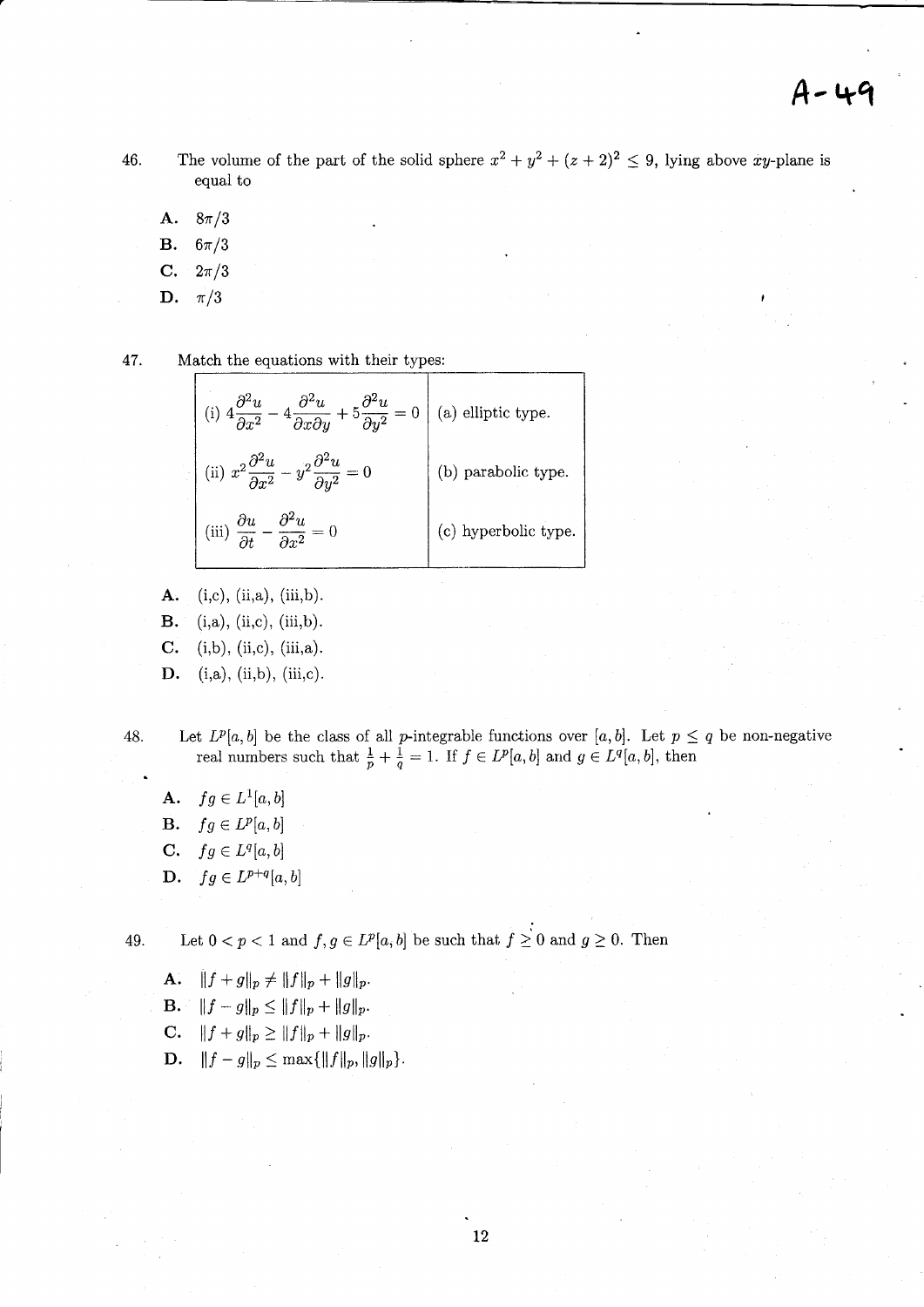## $A - 49$

- The real linear space  $C^1[0,1]$  of all continuously differentiable functions defined on [0, 1] 50. equipped with the supremum norm given by  $||f||_{\infty} = \sup\{|f(x)| : x \in [0,1]\}$  is
	- a complete normed space. A.
	- an incomplete normed space. **B.**
	- not a normed space.  $\mathbf{C}$ .
	- a non-separable normed space. D.

51. Let 
$$
f(x) = \frac{1}{x}
$$
 for  $x \in (1, \infty)$ . Then

**A.**  $f \in L^2(1,\infty)$  and  $||f||_2 = 1$ . **B.**  $f \in L^2(1,\infty)$  and  $||f||_2 < 1$ . **C.**  $f \in L^2(1,\infty)$  and  $||f||_2 > 1$ . **D.**  $f \notin L^2(1,\infty)$  and  $||f||_2 = \infty$ .

The Wronskian  $W(\cos x, \sin x, e^{-x}) = ?$ 52.

> A.  $\overline{2}$ **B.**  $2e^x$  $2e^{-x}$ C.  $2e^{-2x}$ D.

53.

**A.**  $|x| \leq 1, |y| \leq 1$ **B.**  $|x| \leq 1$ ,  $|y| < \infty$ C.  $|x| < \infty, |y| \leq 1$ **D.**  $|x| \leq 2$ ,  $|y| < \infty$ 

The solution of the differential equation  $y'' + 5y' + 6y = 0$  is: 54.

- continuously differentiable. A.
- unbounded on  $[0, \infty)$ . **B.**
- not differentiable. C.
- not monotonic. D.
- Let  $\{f_n\}$  be a sequence of real-valued differentiable functions defined on  $\mathbb{R}$ . If  $\{f_n\}$  converges 55.
	- converges uniformly to  $f'$ . А.
	- converges pointwise to  $f'$ , but may not be uniformly. **B.**
	- converges pointwise to some function, but may not be to  $f'$ . C.
	- D. may not be convergent.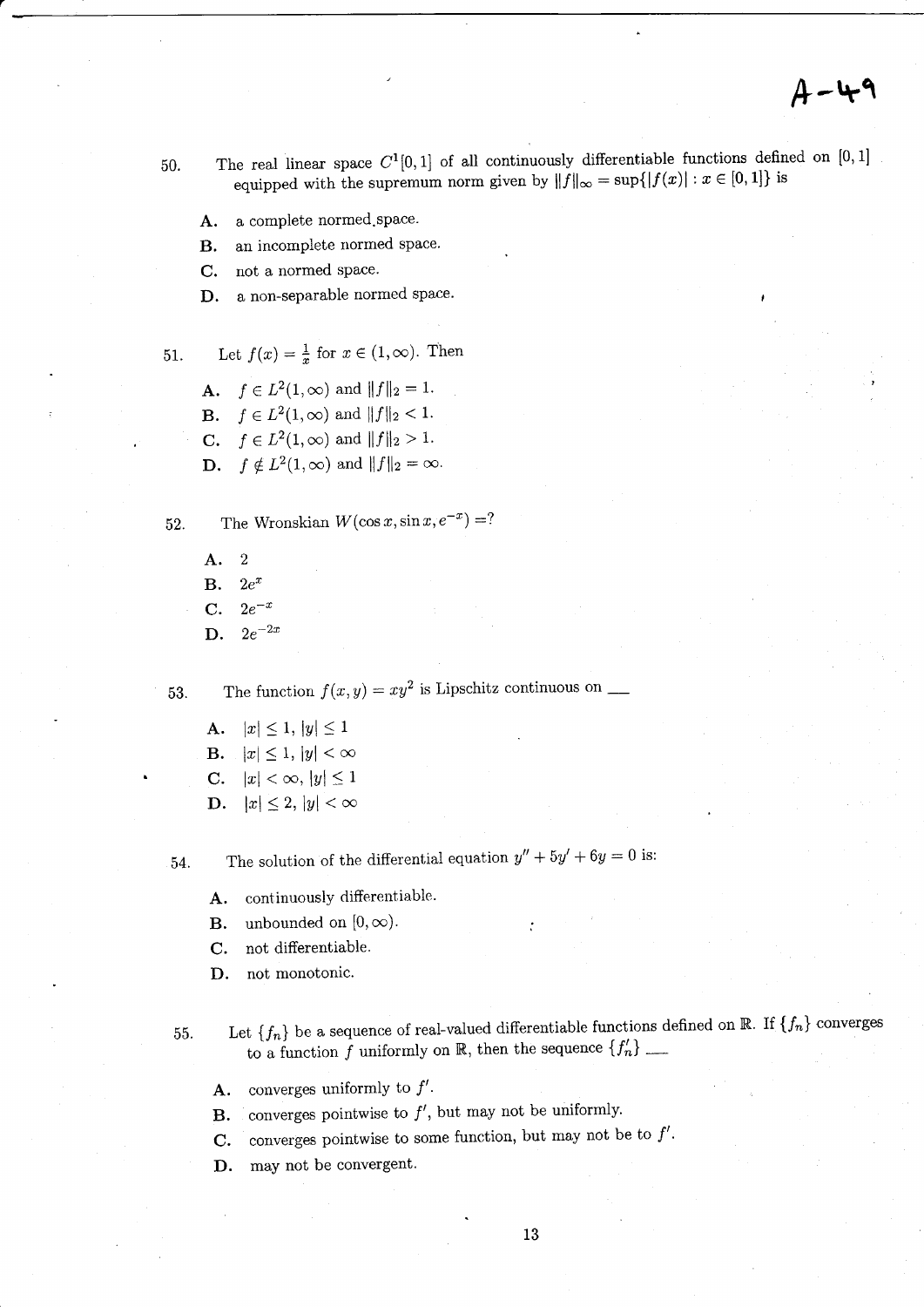56. Consider the set R with following topologies:  $\tau_1 =$  cofinite topology,  $\tau_2 =$  discrete topology,  $\tau_3$  = standard Euclidean topology and  $\tau_4$  = lower limit topology. Then

A.  $\tau_4 \supset \tau_2 \supset \tau_3 \supset \tau_1$ **B.**  $\tau_2 \supset \tau_3 \supset \tau_4 \supset \tau_1$ C.  $\tau_2 \supset \tau_4 \supset \tau_1 \supset \tau_3$ 

D.  $\tau_2 \supset \tau_4 \supset \tau_3 \supset \tau_1$ 

57. The number of Hausdorff topologies on a set with 5 elements is

A. <sup>25</sup>

**B.** 5

c. <sup>1</sup>

D. <sup>15</sup>

58. Every <u>each</u> subset of the real line is a Borel set.

A. uncountable

B. bounded

C. connected

D. Lebesgue measurable

59. The set of points at which a given function  $f : \mathbb{R} \to \mathbb{R}$  is continuous is always:

**A.** an  $F_{\sigma}$  set

**B.** a  $G_{\delta}$  set

C. an open set

D. a closed set

60. Let G be a group of order pq, where p, q are primes with  $p < q$ . Then

A. G is cyclic.

B. G is abelian, but may not be cyclic.

**C.** G has a normal subgroup of order p, but G may not be abelian.

D.  $G$  has a normal subgroup of order  $q$ , but  $G$  may not be abelian.

: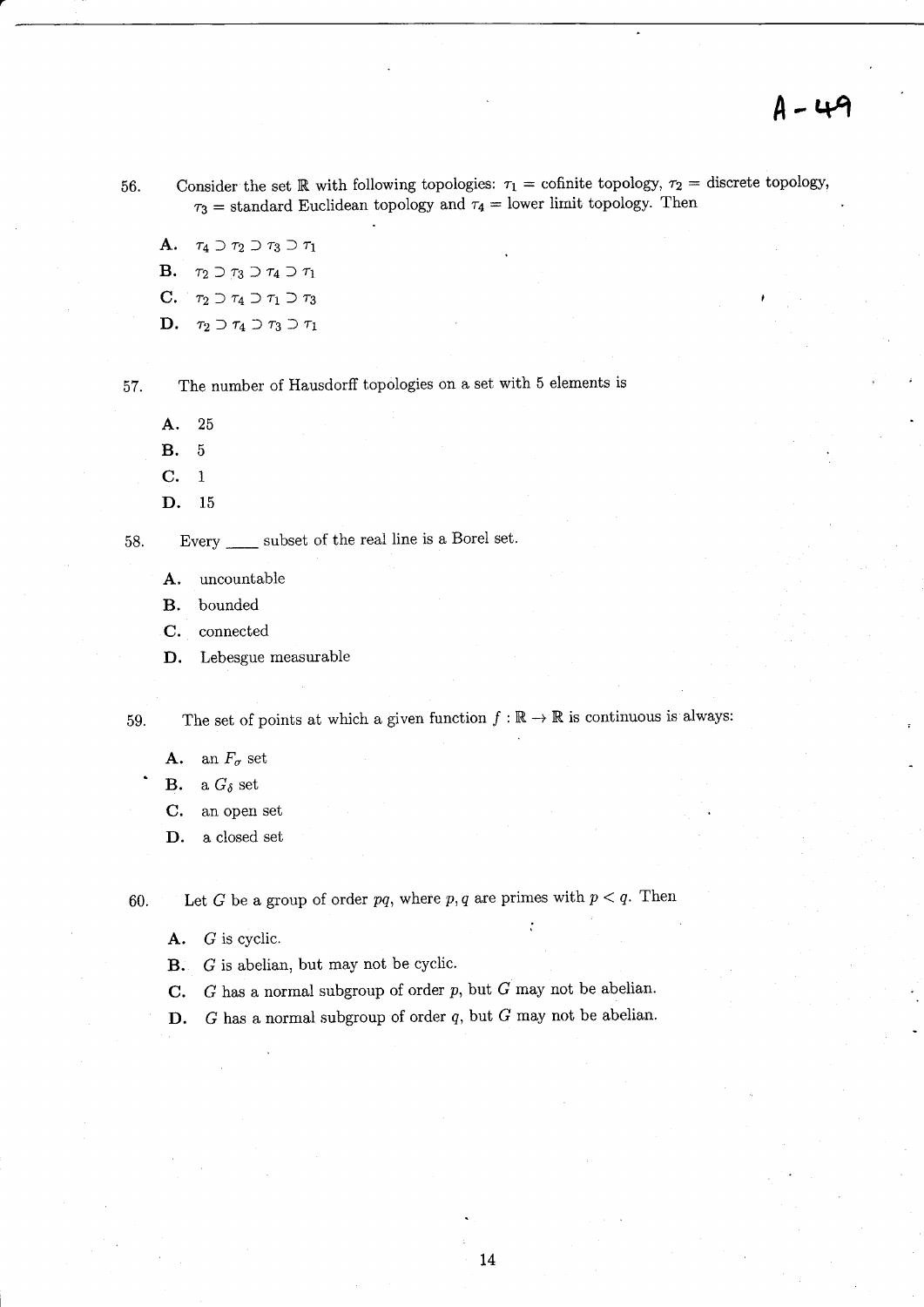- 61. Up to similarity, how many different  $7 \times 7$  complex matrices are there whose minimal polynomial is  $(x - 1)^2(x - 2)^3$ ?
	- A. 7
	- **B.** 5
	- C. 3
	- D. 2

62. Let  $T : \mathbb{R}^3 \to \mathbb{R}^3$  be the linear map given by  $T(x, y, z) := (3x + y, y, 3z)$ . Then T is

- A. triangulable over  $\mathbb{R}$ , but not invertible.
- **B.** invertible, but not triangulable over  $\mathbb{R}$ .
- $C.$  neither invertible nor diagonalizable over  $\mathbb R$ .
- $D.$  both invertible and diagonalizable over  $\mathbb{R}$ .

- 63. How many non-zero nilpotent elements are there in the ring  $\mathbb{Z}_{2020}$ ?
	- A. 0
	- B. <sup>1</sup>
	- $C.2$
	- D. 3
- 64. In cylindrical co-ordinates  $(\rho, \varphi, z)$ ,  $x = \rho \cos \varphi$ ,  $y = \rho \sin \varphi$ ,  $z = z$ , Laplace's equation  $\nabla^2 A = 0$  can be written as

**A.** 
$$
\frac{\partial^2 A}{\partial \rho^2} + \frac{1}{\rho} \frac{\partial A}{\partial \rho} + \frac{1}{\rho^2} \frac{\partial^2 A}{\partial \varphi^2} + \frac{\partial^2 A}{\partial z^2} = 0.
$$
  
\n**B.** 
$$
\frac{\partial^2 A}{\partial \rho^2} + \frac{1}{\rho^2} \frac{\partial A}{\partial \rho} + \frac{\partial^2 A}{\partial \varphi^2} + \frac{\partial^2 A}{\partial z^2} = 0.
$$
  
\n**C.** 
$$
\frac{\partial^2 A}{\partial \rho^2} + \frac{\partial^2 A}{\partial \varphi^2} + \frac{\partial^2 A}{\partial z^2} = 0.
$$
  
\n**D.** 
$$
\frac{\partial^2 A}{\partial \rho^2} - \frac{1}{\rho} \frac{\partial A}{\partial \rho} + \frac{1}{\rho^2} \frac{\partial^2 A}{\partial \varphi^2} + \frac{\partial^2 A}{\partial z^2} = 0.
$$

- 65. The equation  $u_{xx} + 2xu_{xy} + u_{yy} = 0$  is
	- **A.** parabolic when  $x = \pm 1$ , and elliptic when  $x = 0$ .
	- **B.** parabolic when  $x = \pm 1$ , and hyperbolic when  $x = 0$ .
	- **C.** hyperbolic when  $x > 1$ , and parabolic when  $x < -1$ .
	- **D.** parabolic when  $x > 1$ , and hyperbolic when  $x < -1$ .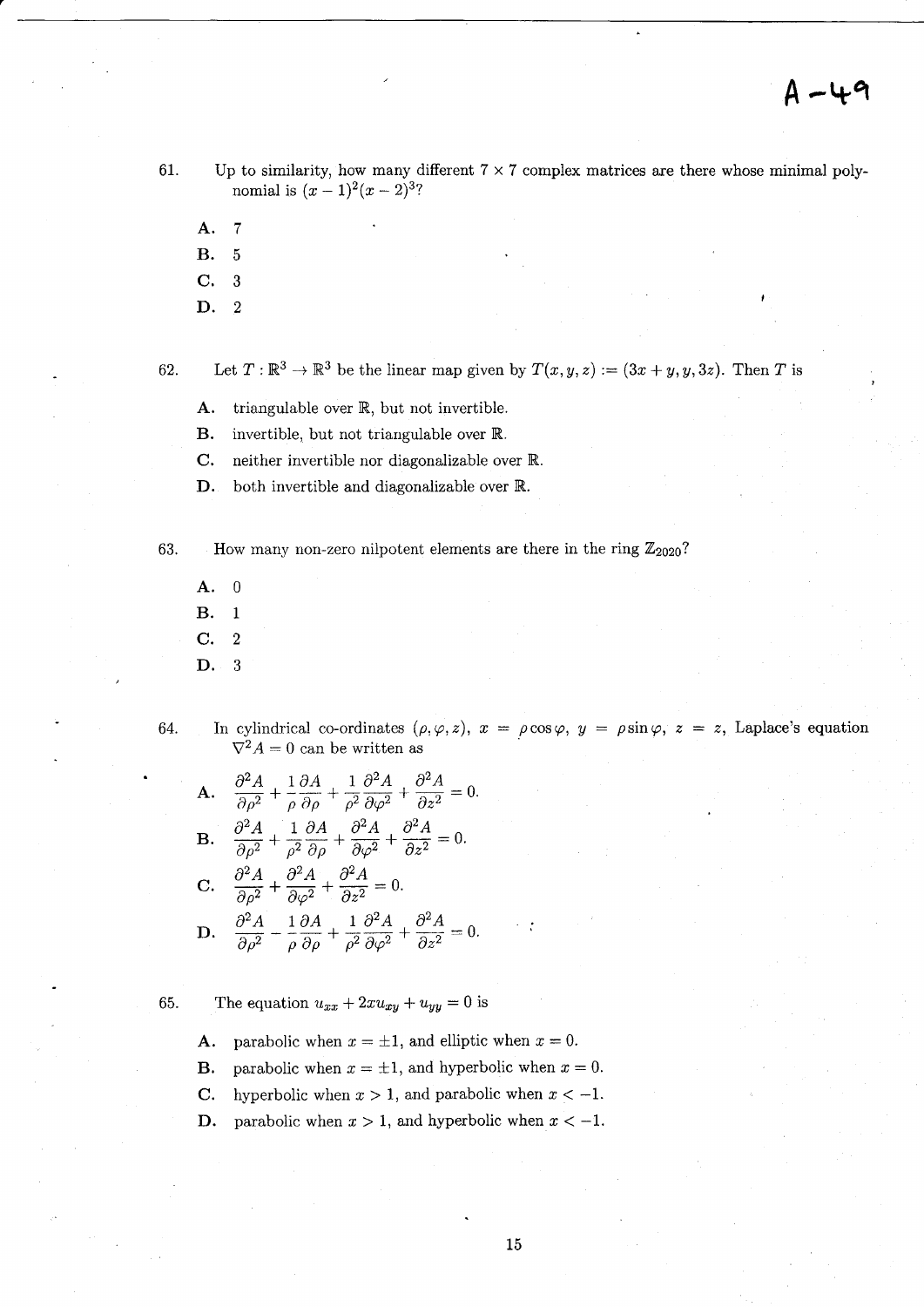$\dagger$  - 49

- For the linear system  $\frac{dx}{dt} = ax + by, \frac{dy}{dt} = cx + dy$ , where a, b, c, d are real constants, the 66. critical point  $(0,0)$  is a spiral if
	- **A.**  $a = d \neq 0, b = c = 0.$

**B.**  $a = d$ , either  $b = 0$  or  $c = 0$ .

- C.  $a = d$ , b and c are of opposite signs.
- **D.**  $a = d$ , b and c are of same signs.

67. Let  $f(x, y)$  be an arbitrary function of x and y. The differential equation  $yz dx + 2xz dy + f(x, y) dz = 0$  is exact when  $f(x, y)$  is equal to

- **A.**  $\phi(\xi)/y$  where  $\xi = xy^2$  and  $\phi$  is arbitrary function of  $\xi$ .
- **B.**  $\phi(\xi)/x$  where  $\xi = xy^2$  and  $\phi$  is arbitrary function of  $\xi$ .
- **C.**  $\phi(\xi)/y^2$  where  $\xi = x^2y$  and  $\phi$  is arbitrary function of  $\xi$ .
- **D.**  $\phi(\xi)/x^2$  where  $\xi = x^2y$  and  $\phi$  is arbitrary function of  $\xi$ .
- The equation  $x^2y''(x) + 3xy'(x) + y = 0$  subject to the conditions  $\alpha y(1) + y'(2) = 1$  and  $y'(1) + \beta y(2) = 2$  has 68.
	- **A.** no solution if  $\alpha = 1/4$  and  $\beta = 2$ .
	- **B.** no solution if  $\alpha = 2$  and  $\beta = 1/4$ .
	- **C.** no solution if  $\alpha = 4$  and  $\beta = 1/2$ .
	- no solution if  $\alpha = 4$  and  $\beta = 2$ . D.

69. The system 
$$
\frac{dx}{dt} = y + 1 - \cos x
$$
,  $\frac{dy}{dt} = \sin(x + y)$ .

- has only one critical point which is stable. A.
- **B.** has infinitely many critical points which are stable.
- $C_{\cdot}$ has finitely many critical points which are unstable.

has infinitely many critical points which are saddle points. D.

Let  $f, g : \mathbb{R} \to \mathbb{R}$  be functions. Let  $u(x, t)$  be the solution of the equation  $\frac{\partial^2 u}{\partial x^2} + 2 \frac{\partial^2 u}{\partial x \partial y} + \frac{\partial^2 u}{\partial y^2} =$ 70. 0 subject to  $u(x, 0) = f(x)$  and  $u(0, y) = g(y)$ . Then  $u(x, y)$  is equal to

**A.** 
$$
(x-y)^{-1} (x^2 f(x - y) - yg(y - x)).
$$
  
\n**B.**  $(x - y)^{-1} (xf(x - y) - y^2 g(y - x)).$   
\n**C.**  $(x - y)^{-1} (x^2 f(x - y) - y^2 g(y - x)).$ 

**D.** 
$$
(x-y)^{-1}(xf(x-y)-yg(y-x)).
$$

\*\*\*